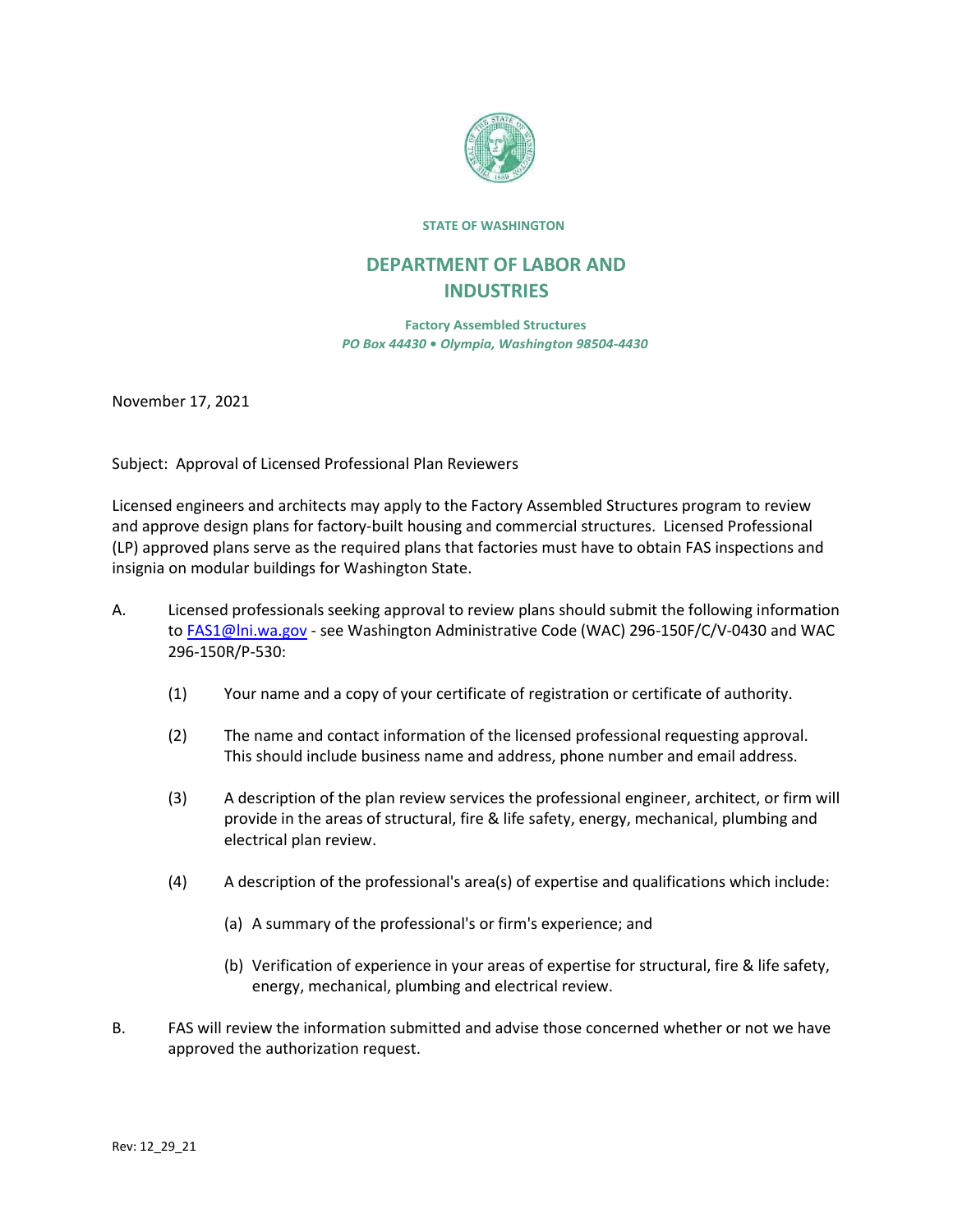- C. LP plan reviews have these restrictions:
	- (1) A Washington State licensed engineer or architect who designs and certifies that the Factory -Built Housing and Commercial Structures design meets state requirements cannot also approve the design plan in the plan approval process;
	- (2) An approved licensed professional cannot plan review those electrical designs listed in WAC 296-46B-900 and
	- (3) An approved licensed professional cannot plan review those plans submitted under a reciprocal agreement for multi-state approval.
- D. The manufacturer or their agent must send LP approved plans electronically to FAS. See the "Submittal of Plans Reviewed by Approved Licensed Professionals" document for detailed instructions. The submittal must be a complete flattened PDF file with all of the necessary drawings, forms and other documents and bear the licensed professionals "plan review approved" stamp. Partial submittals or submittals from multiple sources are not accepted. In general, the submittal will contain the following as required by WAC 296-150F/C/V-0460 or WAC 296-150R/P-0560. See the appropriate Plan Submittal Checklist for detailed plan requirements:
	- (1) A copy of the Licensed Professionals authorization letter from us;
	- (2) The plan fee worksheet for design plans approved by professionals or firms; (see WAC 296-150F/C/V/R/P-3000). The fee will be verified and the applicant provided with instructions on how to pay:
	- (3) A completed departmental design-plan approval request form (agency form F623-006- 000 or F622-006-000);
	- (4) For Factory-Built Structures (modular buildings) either a draft Notice to Local Enforcement Agency form, or the final NLEA form with an insignia application form and fees (agency forms F623-014-000)
	- (5) A cover sheet on the plan noting which professional engineer/architect designed each portion of the plan;
	- (6) A set of electronic design plans, specifications, engineering analysis, and test results and procedures necessary for a complete evaluation of the building design. When required the design engineers/architects must seal plans and other documents in accordance WAC 196-23.
- E. FAS will add an LNI plan approval number to each plan from a licensed professional and then provide the manufacturer and the local building department with access to an electronic copy.
- F. FAS may audit plans approved by licensed professionals to assure plans are meeting building code requirements and program standards.